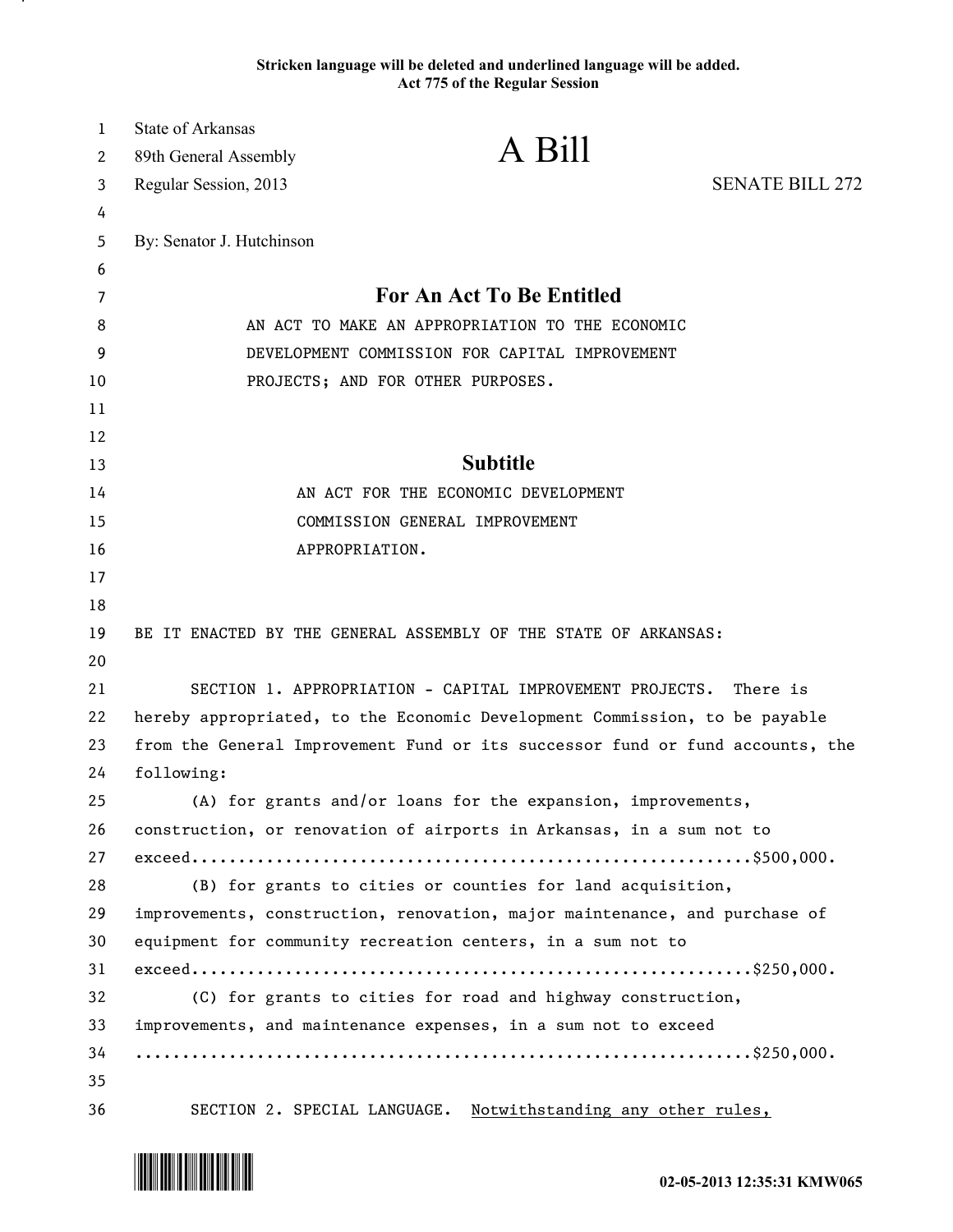regulations or provision of law to the contrary the appropriations authorized in this Act shall not be restricted by requirements that may be applicable to other programs currently administered. New rules and regulations may be adopted to carry out the intent of the General Assembly regarding the appropriations authorized in this Act.

 SECTION 3. DISBURSEMENT CONTROLS. (A) No contract may be awarded nor obligations otherwise incurred in relation to the project or projects described herein in excess of the State Treasury funds actually available therefor as provided by law. Provided, however, that institutions and agencies listed herein shall have the authority to accept and use grants and donations including Federal funds, and to use its unobligated cash income or funds, or both available to it, for the purpose of supplementing the State Treasury funds for financing the entire costs of the project or projects enumerated herein. Provided further, that the appropriations and funds otherwise provided by the General Assembly for Maintenance and General Operations of the agency or institutions receiving appropriation herein shall not be used for any of the purposes as appropriated in this act. (B) The restrictions of any applicable provisions of the State Purchasing Law, the General Accounting and Budgetary Procedures Law, the Revenue Stabilization Law and any other applicable fiscal control laws of this State and regulations promulgated by the Department of Finance and Administration, as authorized by law, shall be strictly complied with in disbursement of any funds provided by this act unless specifically provided otherwise by law. 

 SECTION 4. LEGISLATIVE INTENT. It is the intent of the General Assembly that any funds disbursed under the authority of the appropriations contained in this act shall be in compliance with the stated reasons for which this act was adopted, as evidenced by the Agency Requests, Executive Recommendations and Legislative Recommendations contained in the budget manuals prepared by the Department of Finance and Administration, letters, or summarized oral testimony in the official minutes of the Arkansas Legislative Council or Joint Budget Committee which relate to its passage and adoption. 

 SECTION 5. EMERGENCY CLAUSE. It is found and determined by the General Assembly, that the Constitution of the State of Arkansas prohibits the